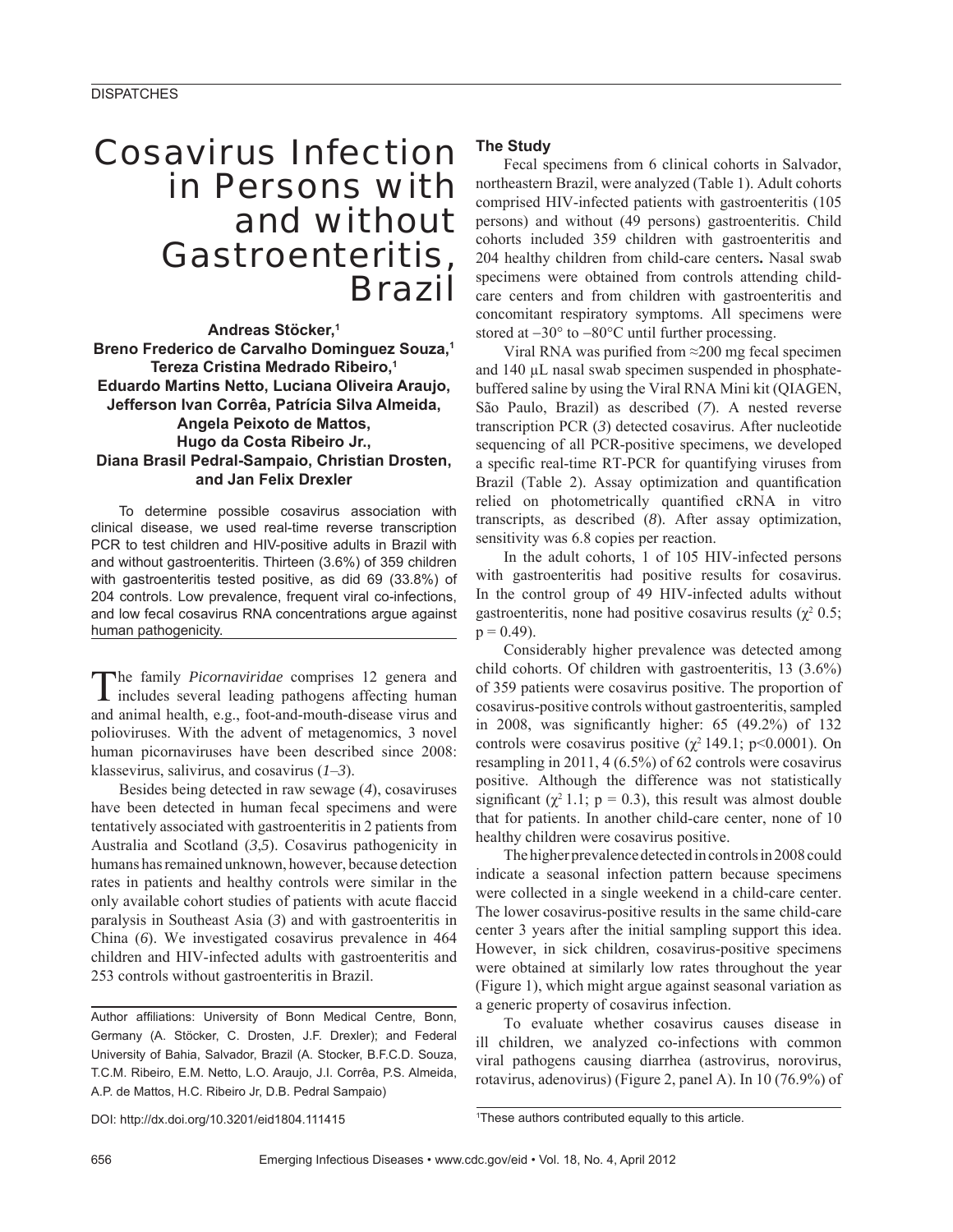| Table 1. Clinical cohorts tested for cosavirus, Salvador, Brazil* |
|-------------------------------------------------------------------|
|-------------------------------------------------------------------|

|              | Table T. Ollinoal cononto tootoa for cobavillas, oanvador, Drazil |                            |                   |             |              |           |                         |
|--------------|-------------------------------------------------------------------|----------------------------|-------------------|-------------|--------------|-----------|-------------------------|
|              |                                                                   |                            |                   | Participant |              | No. (%)   | Virus concentration,    |
| Cohort       |                                                                   |                            |                   | age, mo,    | No.          | RT-PCR    | $log_{10}$ RNA copies/g |
| no.          | Cohort description+                                               | Sampling site <sup>+</sup> | Sampling time     | mean (SD)   | participants | positives | feces, mean (SD)¶       |
| $\mathbf{1}$ | HIV-infected adults                                               | <b>Infectious</b>          | 2007 Mar-2010 Mar | 487.6       | 105          | 1(1.0)    | 4.43                    |
|              | with gastroenteritis                                              | Diseases HIV               |                   | (114.4)     |              |           |                         |
| 2            | <b>HIV-infected adults</b>                                        | Outpatient                 | 2007 Mar-2010 Mar | 533.8       | 49           | 0         |                         |
|              | without gastroenteritis                                           | Department                 |                   | (115.9)     |              |           |                         |
| 3            | Children with                                                     | Department of              | 2006 Feb-2007 Sep | 19.0 (15.6) | 359          | 13(3.6)   | 3.40(0.93)              |
|              | gastroenteritis                                                   | <b>Pediatrics</b>          |                   |             |              |           |                         |
|              |                                                                   | Metabolic Unit#            |                   |             |              |           |                         |
| 4            | Control children                                                  | Community                  | 2008 Dec          | 29.6 (13.1) | 132          | 65 (49.2) | 2.97(0.97)              |
|              | without gastroenteritis                                           | child-care                 |                   |             |              |           |                         |
|              |                                                                   | center**                   |                   |             |              |           |                         |
| 5            | Control children                                                  | Community                  | 2011 Nov-2011 Dec | 14.3(5.5)   | 62           | 4(6.5)    | 3.41(0.49)              |
|              | without gastroenteritis                                           | child-care                 |                   |             |              |           |                         |
|              |                                                                   | center**                   |                   |             |              |           |                         |
| 6            | Control children                                                  | University child-          | 2011 Oct-2011 Nov | 18.6(4.2)   | 10           | 0         |                         |
|              | without gastroenteritis                                           | care center**              |                   |             |              |           |                         |
| Total        |                                                                   |                            |                   |             | 717          | 83 (11.6) |                         |

\*RT-PCR, reverse transcription PCR; –, no virus obtained.

†Gastroenteritis was defined as acute diarrhea with >3 watery stools in the previous 24 h and within 13 d before hospital admission.

‡All hospital units were located within the Hospital Professor Edgard Santos, Federal University of Bahia. All sites were located in Salvador, Bahia, in northeastern Brazil.

§Samples only considered if positive in nested RT-PCR as in (*3*) and in strain-specific real-time RT-PCR.

¶Measured by strain-specific RT-PCR.

#Reports of diarrhea in the preceding 2 wk served as an exclusion factor.

\*\*Written consent was obtained from adult family members.

13 cosavirus-positive patients,  $\geq 1$  of these pathogens could be detected.

Acute infection with an enteric virus is usually associated with high viral RNA shedding. Cosavirus concentrations were low in outpatient and control children  $(\approx 10^3 \text{ copies/g})$  on 2 sampling occasions (Table 1) and did not differ significantly (analysis of variance  $F$  2.0;  $p = 0.14$ ; Figure 2, panel B).

Low cosavirus concentrations in the enteric tract could result from swallowing viruses originating in the respiratory tract. Therefore, we tested for cosavirus in 96 nasal swab specimens from gastroenteritis patients, including 3 nasal swab specimens from persons with cosavirus-positive fecal specimens and 65 nasal swab specimens from cosaviruspositive controls sampled in 2008. None of the nasal specimens from controls with positive fecal specimens and only 1 nasal specimen from a patient unrelated to the

3 aforementioned persons was weakly positive (103 RNA copies/mL), which refutes this hypothesis.

To analyze whether a preceding point-source infection caused high cosavirus prevalence in the controls without gastroenteritis sampled in 2008, we determined the genomic sequence of the 5′ untranslated region PCR amplicons and phylogenetically analyzed the sequence (GenBank accession no. JN228118–JN228188). Cosaviruses from these controls were distributed across the phylogenetic tree (online Technical Appendix, wwwnc.cdc.gov/EID/pdfs/11- 1415-Techapp.pdf). Maximum nucleotide distance within these cosaviruses was up to 22.5% in the analyzed 398-nt fragment, making a recent point-source infection unlikely.

#### **Conclusions**

Human cosavirus infections were reported previously from a limited number of persons and geographic areas

| Table 2. Oligonucleotides used for detection and quantification of cosaviruses* |                                               |                     |                  |            |  |  |  |  |  |  |
|---------------------------------------------------------------------------------|-----------------------------------------------|---------------------|------------------|------------|--|--|--|--|--|--|
| Oligonucleotide                                                                 |                                               | Genomic target      |                  |            |  |  |  |  |  |  |
| identity                                                                        | Sequence, $5' \rightarrow 3'$                 | region, RT-PCR type | Use              | Reference  |  |  |  |  |  |  |
| DKV-N5U-F1                                                                      | CGTGCTTTACACGGTTTTTGA(+)                      | 5'-UTR, nested RT-  | Cosavirus        | (3)        |  |  |  |  |  |  |
| DKV-N5U-R2                                                                      | GGTACCTTCAGGACATCTTTGG (-)                    | PCR 1st round       | detection+       |            |  |  |  |  |  |  |
| DKV-N5U-F2                                                                      | ACGGTTTTTGAACCCCACAC (+)                      | 5'-UTR, nested RT-  |                  |            |  |  |  |  |  |  |
| DKV-N5U-R3                                                                      | GTCCTTTCGGACAGGGCTTT(-)                       | PCR 2nd round       |                  |            |  |  |  |  |  |  |
| HCosV-rtF735-1                                                                  | TTGTAGYGATGCTGTRTGTGTGTG (+)                  | 5'-UTR, real time   | <b>Brazilian</b> | This study |  |  |  |  |  |  |
| HCosV-rtP783                                                                    | FAM-AGCCTCACAGGCCRRAAGCCCTGTC-DDQ1 (+, Probe) | RT-PCR              | cosavirus        |            |  |  |  |  |  |  |
| HCosV-rtR827-1                                                                  | CCAYTGTGTGGGTCCTTTCG(-)                       |                     | quantification+  |            |  |  |  |  |  |  |

\*RT-PCR, reverse transcription PCR; UTR, untranslated region; FAM, fluorescein; R, G/A; DDQ1, deep dark quencher 1; Y, C/T. †RT-PCR reactions were carried out using the QIAGEN One-step RT-PCR kit as described by the manufacturer (QIAGEN, São Paulo, Brazil), 300 nmol/L of each primer, 200 nmol/L of the probe (real time RT-PCR assay), 1 µg bovine serum albumin, and 5 µL RNA extract. Second-round reactions used the Platinum Taq DNA Polymerase Kit as described by the manufacturer (Invitrogen, São Paulo, Brazil) with 2.5 mol/L MgCl and 1 μL of first-round PCR product. Real time RT-PCR amplification involved 55°C for 15 min, 95°C for 15 min, and 45 cycles of 95°C for 15 s and 58°C for 30 s (fluorescence measured).Nested RT-PCR involved 30 min at 50°C; 15 min at 95°C; 10 cycles of 20 s at 94°C, 30 s starting at 60°C with a decrease of 1°C per cycle, and 50 s at 72°C; and 40 cycles of 20 s at 95°C, 30 s at 54°C, and 50 s at 72°C; and a final elongation step of 5 min at 72°C. Second-round reactions used 3 min at 94°C and thermal cycling as for the first round.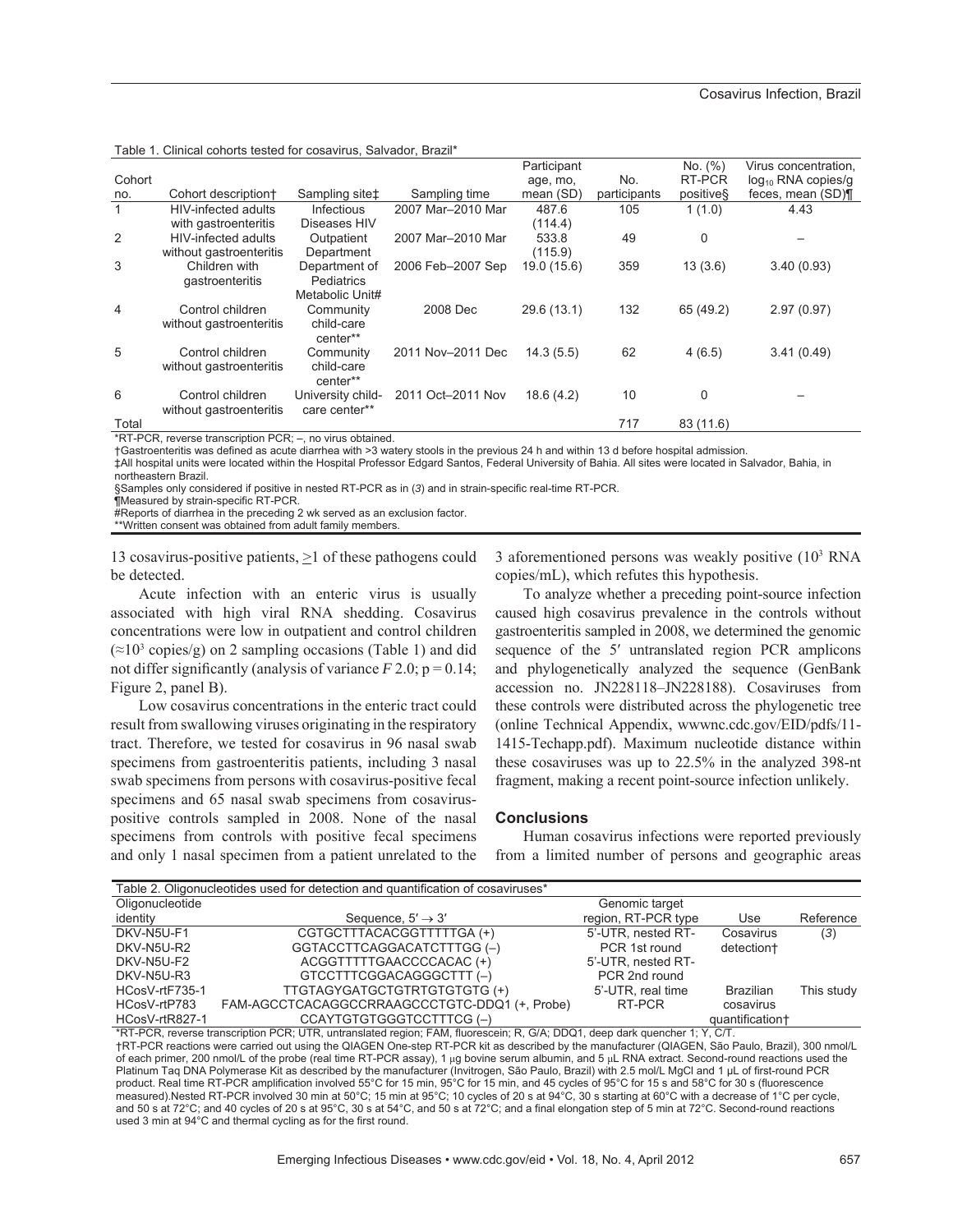#### **DISPATCHES**



Figure 1. Detection pattern of cosavirus in children with gastroenteritis throughout different seasons during 2006–2007, Brazil. Temperature was not plotted because it varied little from mean 25.2°C through the year (range 23.6–26.7°C). Precipitation data were obtained from the German Weather Service and represent means throughout 1961–1990.

(*3*–*6*). In Brazil, the 3.6% detection rate in children with gastroenteritis was comparable to the 1.8% rate in a cohort study of gastroenteritis patients in China (*6*). Although the 6.5% detection rate in 1 control cohort in Brazil was compatible with the 1.7% rate in 60 healthy controls in China, the combined 33.8% prevalence detected in controls from 3 different samplings in Brazil was much higher. Nonetheless, the prevalence was comparable to the 43.9% detected in 41 healthy Southeast Asian children in the only other cohort study (*3*). Detecting cosavirus in 1 of 154 adults in Brazil was compatible with finding a single cosaviruspositive patient among 1,000 adults with gastroenteritis in Scotland, confirming that cosaviruses are rare and probably neither pathogenic nor commensal in adults (*3*).

The higher prevalence of cosavirus found in controls than in patients, the frequent co-infections with established pathogens, and the unusually low RNA virus concentrations give evidence against cosavirus involvement in human gastroenteritis. Viruses that replicate in the human gut generally reach concentrations 1,000- to 100,000-fold higher than those of cosavirus. This finding is exemplified by genetically related picornaviruses (Aichi viruses, parechoviruses, and cardioviruses) and established enteric pathogens (e.g., noroviruses and rotaviruses) (*8*–*12*). Notably, the aforementioned study on cardioviruses included the same specimens from Brazil, which indicates that poor sample quality was not a factor.

These low concentrations would be compatible with absence of replication in the enteric tract and passive virus ingestion, e.g., from nutritional sources, drinking water, or the respiratory tract. However, nutritional patterns of the tropical countries in which cosavirus have been detected certainly differ. Furthermore, in Brazil, adults are unlikely to have a completely different diet from infants and children. Moreover, the unprecedented detection of cosavirus in a respiratory tract specimen makes ingestion of viruses from nutritional sources alone unlikely, although a link to fluid droplets from drinking water in the respiratory tract is hypothetically possible.

Another explanation for low cosavirus RNA levels in fecal samples is that a cosavirus infection occurred early in the person's life and produced partial mucosal immunity and limited subsequent cosavirus replication in the gut. This is exemplified for viruses transmitted by the fecal–oral



Figure 2. Co-infections and fecal cosavirus (CosV) RNA concentrations. A) Co-infections with established viral causes of diarrhea in children with gastroenteritis who were positive for CosV. Viral RNA and DNA were detected by real-time PCR (methods available upon request) in the same eluates used for CosV detection. B) Boxplot generated with SPSS V19 (SPSS, Munich, Germany) of  $log_{10}$  CosV RNA concentrations per gram of feces in children with gastroenteritis and healthy control children from a child-care center in 2008 and 2011. Boxes show the medians and interquartile ranges (box length). The whiskers represent an extension of the 25th or 75th percentiles by 1.5× the interquartile range. Datum points beyond the whisker range are considered as outliers and marked as circles. GGI/II, genogroups I and II.